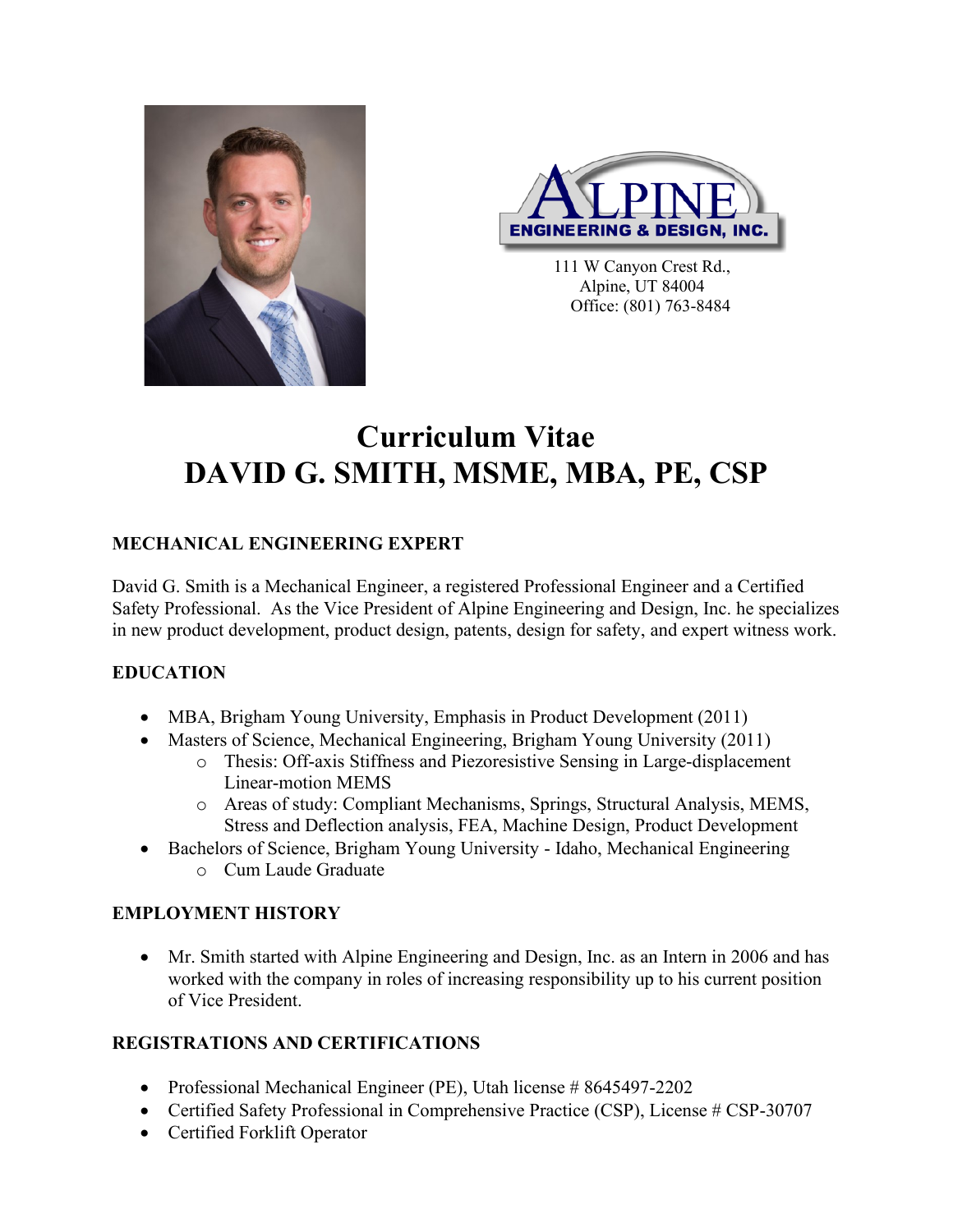- Certified Counterbalanced Forklift Operator Trainer
- Certified Rough Terrain Telehandler Operator Trainer
- Certified Aerial Boom Lift Operator Trainer
- Certified Aerial Work Platform (scissor lift) Operator Trainer

#### **AREAS OF CONSULTING FOCUS**

During his years as a consultant, Mr. Smith has been involved in hundreds of consulting projects. His major areas of focus and expertise include: aerial lifts, trailers, towing systems, tarping systems, refuse trucks, exercise equipment, forklifts and telehandlers, drilling equipment, oil and gas equipment, heavy equipment, hydraulic equipment, consumer products, plastic design, structural analysis, designing to standards, and design for safety.

#### **EXPERT WITNESS**

Mr. Smith has been retained as an expert on over 40 patent, product liability, and personal injury cases and has testified in a number of these. He has worked as a senior associate on an additional 45+ patent cases and an additional 75+ product liability/personal injury cases. Mr. Smith has attended SEAK expert witness training and has experience and competency in the following areas:

Patent Invalidity/Non-infringement Patent Infringement/Validity Prior Art Searching Claim Construction

Product Liability Personal Injury Failure Reconstruction Safety

#### **PATENTS**

During his time at Alpine Engineering and Design, Inc., Mr. Smith has become familiar with patent prosecution and patent litigation. He has written several provisional patent applications, and has worked with attorneys in writing the specifications, creating drawings and drafting claims for utility patents on products he has helped design. As part of the product development process, he has performed patent searches, both for informational purposes and to lessen the likelihood that new developments would infringe other's intellectual property. Mr. Smith has six issued patents with multiple patents pending.

- 9,387,788 Combination Trailer
- 9,616,799 Pneumatic Tank Trailer
- 9.758,083 Pneumatic Tank Trailer
- 9,789,916 Pneumatic Tank Trailer
- 10,206,495 Vehicle Receiver Hitch-Supported Cargo Rack Transformable into a Picnic Table with Benches
- $\bullet$  10,683,176 Material Placer

As an expert, Mr. Smith has also been involved in patent litigation in the areas of claim construction, prior art and patent searches, infringement/non-invalidity analyses and noninfringement/invalidity analyses on over 45 cases. The following are a few of the categories of patent issues Mr. Smith has consulted on: